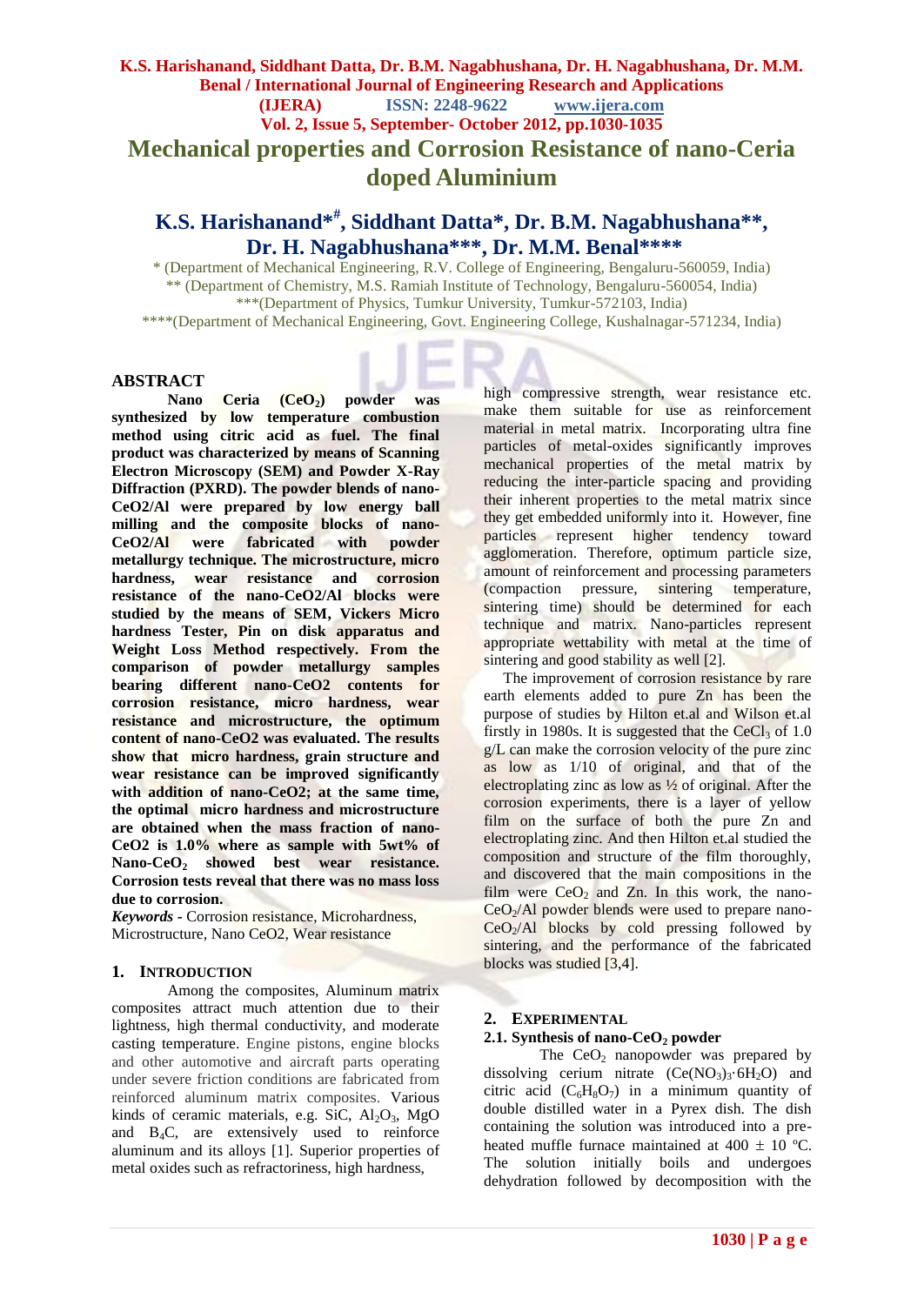# **K.S. Harishanand, Siddhant Datta, Dr. B.M. Nagabhushana, Dr. H. Nagabhushana, Dr. M.M. Benal / International Journal of Engineering Research and Applications (IJERA) ISSN: 2248-9622 www.ijera.com**

**Vol. 2, Issue 5, September- October 2012, pp.1030-1035**

evolution of large amount of gases. At the point of spontaneous combustion, the solution begins burning and releases lot of heat; all the solution vaporizes instantly and becomes a burning solid. The entire combustion process for producing  $CeO<sub>2</sub>$ powder takes only 5 min. The formation of  $CeO<sub>2</sub>$ can be represented by the following reaction:

 $2Ce(NO_3)$ <sub>3</sub> (aq) +  $C_6H_8O_7$  (aq)  $\rightarrow$  2  $CeO_2$  + 6CO<sub>2</sub>  $(g) + 2H_2O(g) + 3N_2(g)$  ......... (1)

## **2.2. Preparation of nano-CeO2/Al powder blends.**

Nano-CeO<sub>2</sub> powder produced by combustion method was added to 99.5% pure commercially available aluminium powder with wt% of nano- $CeO<sub>2</sub>$  varying from 0 to 5%. Aluminium powder which was used had average particle size of 74 microns. Powders were mixed for 30 minutes by hand mixing and loaded in metal die for compaction.

### **2.3. Preparation of nano-CeO2/Al blocks.**

Nano-CeO2 doped Al blocks are fabricated with powder metallurgy technique. Powder blends were cold pressed at 150 Mpa to approximately 90% compression and then sintered at  $520^{\circ}$ C for 1hour. The sintered nano- $CeO<sub>2</sub>/Al$  blocks were polished with emery papers with grit size ranging from 200 to 2000 followed by diamond paste polishing for obtaining mirror finish surface on the specimen blocks.

### **2.4. Microstructure analysis of nano-ceria/ Al blocks.**

Light and Scanning Electron Microscopy (SEM) were employed to analyze the microstructure of the polished nano-CeO<sub>2</sub>/Al blocks.

#### **2.5. Micro-hardness test.**

Micro hardness was tested using Vickers Micro-hardness tester with diamond indenter in the form of right pyramid and a square base shown in Fig1. An optical microscope with up to 400x magnification along with a Micrometer attachment in the eye piece was used to observe and measure the length of the diagonal of indentation. Microscope attachment helps in determining the distribution of nano-CeO<sub>2</sub> dopant in the samples doped at percentages ranging from 0-5%.



**Figure1** Geometry of diamond indenter

Formula used:

$$
HV = \frac{2F\sin\frac{136^o}{2}}{a^2} \qquad HV = 1.854 \frac{F}{a^2} \text{ approximately } (2)
$$

Where  $F'$  is Load applied in N,  $d'$  is the average diagonal of indentation and 'HV' represents Vickers Hardness Number.

### **2.6. Wear resistance test.**

Pin on disc apparatus was used to measure the wear resistance of the samples. Nano- $CeO<sub>2</sub>/Al$ samples of size  $12x12x20$  mm<sup>3</sup> were fabricated and mounted on Pin on disk apparatus and made to rub against the rotating stainless steel disk. Area exposed to wear was  $12x12$  mm<sup>2</sup>. Relative velocity of wear test sample with respect to the rotating disk was 2.6 ms<sup>-1</sup> and sliding distance was 1.57 km. Mass loss due to wear was calculated for each sample after completion of wear test. **2.7. Corrosion resistance test.**

Two separate tests were performed to evaluate the corrosion resistance of the nano-CeO<sub>2</sub>/Al blocks-

**2.7.1** The specimens were soaked in the spray tank with 3.5% NaCl solution for 40 hr and then were rinsed, dried and weighed. The corrosion resistance was evaluated by the mass loss per area, Δ*m*/*S* (Δ*m*  is the mass loss and *S* is the surface area).

**2.7.2** The specimens were soaked in the spray tank with  $0.5$  mol MgSO<sub>4</sub> solution for 6 hr and then were rinsed, dried and weighed.

### **3. RESULTS AND DISCUSSIONS**

### **3.1. XRD and SEM analysis of nano-ceria synthesized by combustion method.**

The crystallinity and purity of the prepared product has been confirmed by powder X-ray diffraction. Fig. 2 shows PXRD of  $CeO<sub>2</sub>$ nanoparticles which shows a well defined peaks located at  $2\theta = 28.5, 33.1, 47.5, 56.3, 59.1, 69.4,$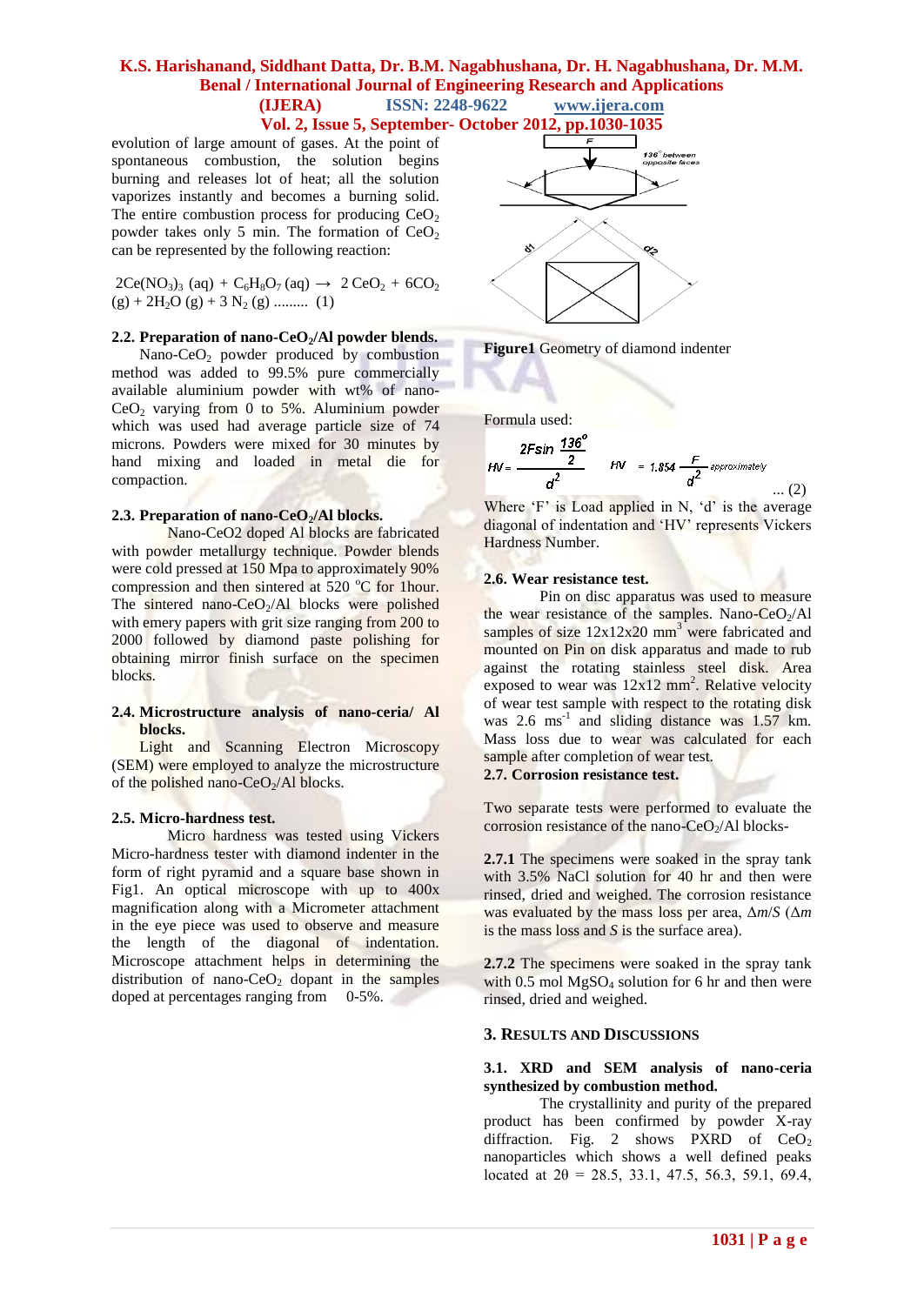# **K.S. Harishanand, Siddhant Datta, Dr. B.M. Nagabhushana, Dr. H. Nagabhushana, Dr. M.M. Benal / International Journal of Engineering Research and Applications (IJERA) ISSN: 2248-9622 www.ijera.com**

**Vol. 2, Issue 5, September- October 2012, pp.1030-1035**

76.7, 79.1 are corresponding to (111), (200), (220), (311), (222), (400), (331), (420) planes respectively. All these peaks can be indexed to the face centered cubic phase of  $CeO<sub>2</sub>$  (JCPDF cards no 81–0792). No other peak related to impurities was detected. The average crystallite size was estimated using the Debye–Scherer's equation:

$$
D = \frac{0.9 \lambda}{\beta \cos \theta}
$$
 (3)

where β is FWHM (rad),  $\lambda$  is wavelength of X-rays,



θ is diffraction angle. The average crystallite size (d) as formed  $CeO<sub>2</sub>$  nanoparticles is 10 nm. **Figure2** PXRD pattern of as-formed and  $CeO<sub>2</sub>$ nanoparticles

Fig.3 shows the SEM micrograph of  $CeO<sub>2</sub>$ 



### **Figure3** SEM micrographs as-formed nano-CeO<sub>2</sub>

The agglomeration of nanoparticles is usually explained as a common way to minimize the surface free energy. The voids and pores present in the sample are due to the large amount of gases produced during combustion synthesis.

## **3.2. Micro structure analysis of sintered nano-CeO2/Al blocks.**

Nano-CeO<sub>2</sub> particles can be seen well embedded in the grains of aluminium matrix in Fig 4, as a result of which the structure becomes denser and grains compact. Nano-CeO<sub>2</sub> particles are evenly distributed in Al matrix in case of lower doping percentages (0% to 1%) and agglomeration of nano- $CeO<sub>2</sub>$  cannot be seen in major part of the Al matrix as shown in Fig4. This indicates that the material has uniform structure and steady performance at doping percentages less than 1%. At higher doping percentages (2.5% and 5%), agglomeration of nano- $CeO<sub>2</sub>$  is more common in the Aluminium matrix and the nano- $CeO<sub>2</sub>$  particles are not evenly distributed as shown in Fig5 and Fig6. This uneven distribution and agglomeration of nano- $CeO<sub>2</sub>$  in the Al-matrix leads to density variations from one region of the matrix to another, porosity, non-uniform structure and unsteady performance. Agglomeration of nano- $CeO<sub>2</sub>$  can lead to increase in porosity of the Almatrix around the agglomerations as a result of difference in thermal expansion coefficient from one location in the matrix to another. Porosity is more commonly seen in the sample with 2.5wt% of nano- $CeO<sub>2</sub>$  and lesser in 1wt% since pore formation took place mostly around the nano- $CeO<sub>2</sub>$  reinforcement embedded in the host matrix. But due to agglomeration of nano-Ce $O_2$  in the aluminium matrix at high wt%, the porosity in the matrix around sights of agglomeration is high and leads to reduction in uniformity in the matrix.



**Figure4a** SEM of Pure Al matrix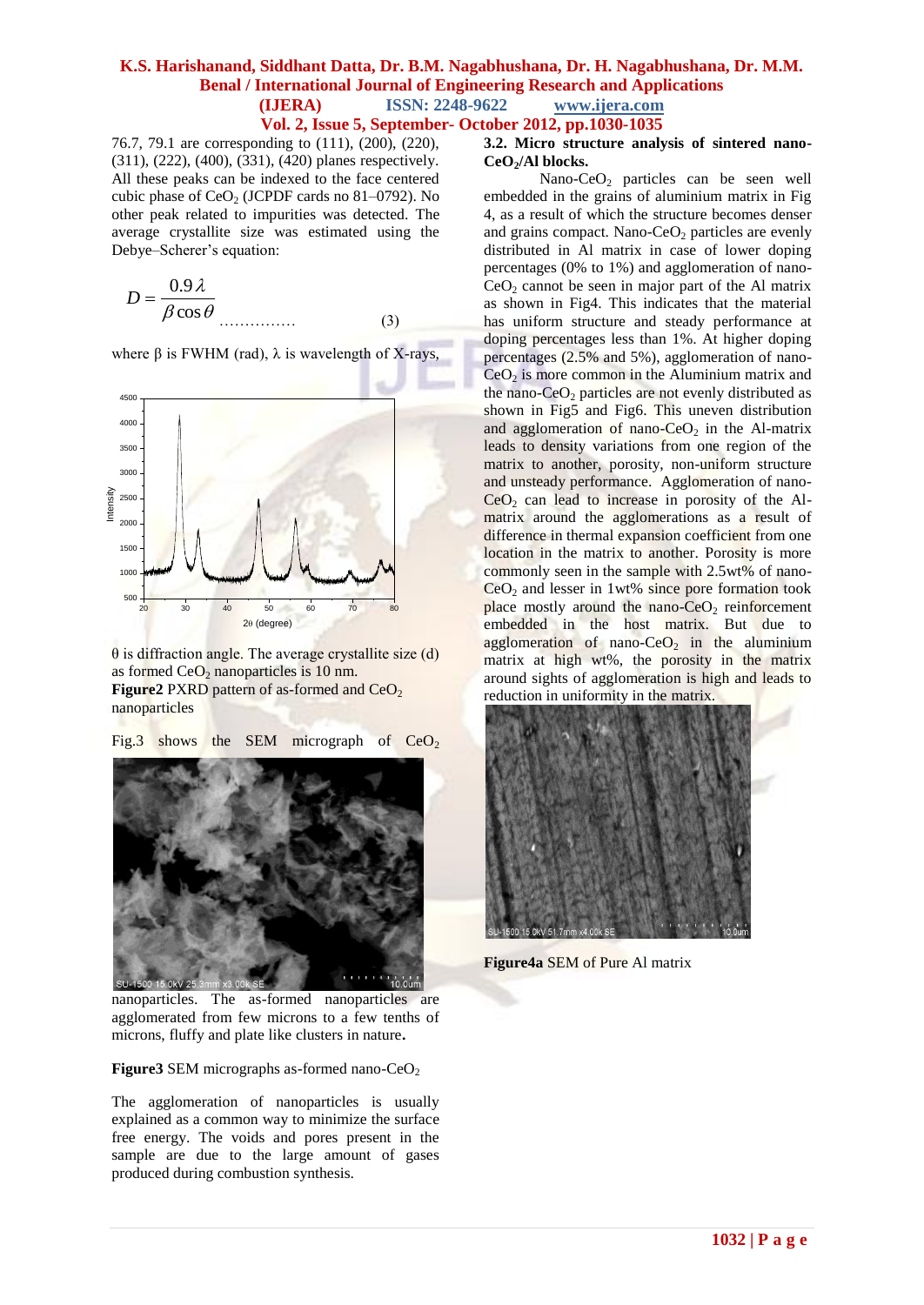## **K.S. Harishanand, Siddhant Datta, Dr. B.M. Nagabhushana, Dr. H. Nagabhushana, Dr. M.M. Benal / International Journal of Engineering Research and Applications (IJERA) ISSN: 2248-9622 www.ijera.com Vol. 2, Issue 5, September- October 2012, pp.1030-1035**



**Figure4b** Optical Microscopy of Pure Al matrix (400x magnification)



**Figure5a** SEM image of 1% ceria doped Al matrix



**Figure5b** Optical Microscopy of 1% Ceria doped Al matrix (400x magnification)



**Figure6a** SEM image of 2.5% ceria doped Al matrix



**Figure6b** Optical microscopy of 2.5% ceria doped Al matrix (400x magnification)

## **3.3. Micro hardness test.**

Fig7 depicts the variation of microhardness with addition of nano-CeO<sub>2</sub>. Micro hardness of nano-CeO<sub>2</sub> doped aluminium blocks increased with increase in percentage of nano- $CeO<sub>2</sub>$  from 0-1% concentration by weight and then reduced with further increase in weight percentage. Sample prepared with  $1wt\%$  of nano-CeO<sub>2</sub> tested for maximum micro hardness of 618Hv/0.5kg. Sample block of pure aluminium without doping showed micro hardness of 478Hv/0.5kg. Small increase in micro hardness value is observed at lower doping percentages of  $0-0.5\%$ . This means that hardness of Al matrix has been increased by the addition of nano-CeO<sub>2</sub> crystals since they can be seen embedded into the Al matrix when observed in the microscope [5]. High interfacial bond strength between the ceramic reinforcement bearing superior hardness and host matrix is also evident due the increased micro hardness value of the doped samples[6]. At low wt% of nano-CeO<sub>2</sub> in Al matrix, many areas of the Al matrix do not receive reinforcement from the nano- $CeO<sub>2</sub>$  since it is not distributed to all parts of the matrix evenly.

1wt% of nano-Ce $O_2$  in Al matrix was determined as the optimum wt% since maximum micro hardness was achieved in this sample block. This is due to the uniform distribution of reinforcement particles into the Aluminium matrix because nano- $CeO<sub>2</sub>$  can be seen embedded in all areas of the matrix uniformly when observed under 400x magnification.

 Sample blocks of aluminium with 2.5wt% and 5wt% of nano-CeO<sub>2</sub> as reinforcement material show lower micro hardness than 1wt% sample and show reduction in micro hardness with increase in wt% of nano-CeO<sup>2</sup> beyond 1%. Due to higher wt% of nano- $CeO<sub>2</sub>$ , agglomeration of the nano- $CeO<sub>2</sub>$  crystals can be seen at various sites in the matrix and leads to non-uniform distribution of the reinforcement material, non uniform grains in the matrix and non uniform thermal expansion coefficient within the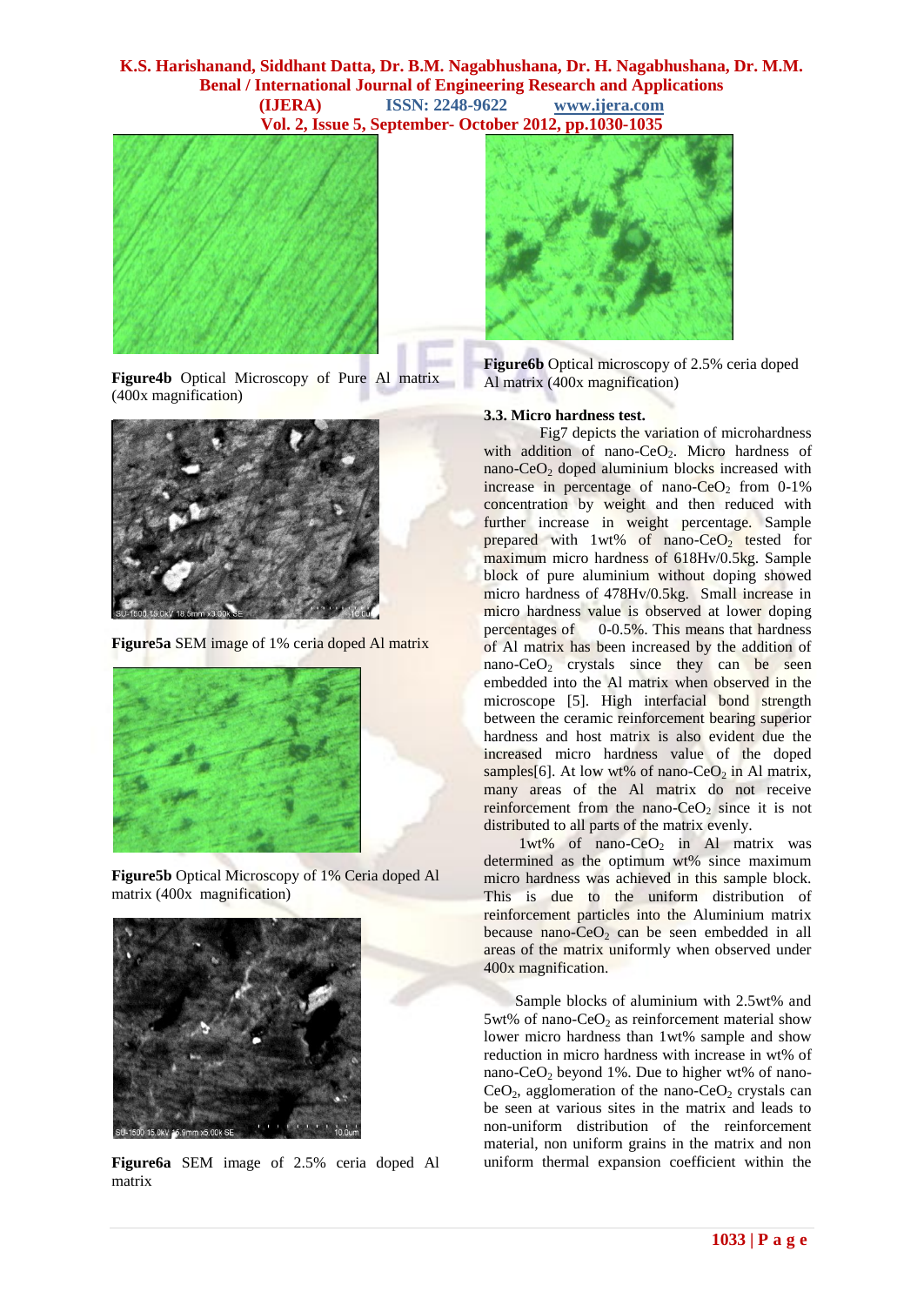# **K.S. Harishanand, Siddhant Datta, Dr. B.M. Nagabhushana, Dr. H. Nagabhushana, Dr. M.M. Benal / International Journal of Engineering Research and Applications (IJERA) ISSN: 2248-9622 www.ijera.com Vol. 2, Issue 5, September- October 2012, pp.1030-1035**

sample blocks which results in matrix with uneven hardness from one region to the other.

Overall it can seen that nano- $CeO<sub>2</sub>$  can be used to increase the micro hardness of aluminium matrix since nano particles get embedded into the grain boundaries, result into uniform and finer grain size in the matrix at the time of sintering. Finer and uniform grain size represents higher micro hardness since grain boundary dislocations are reduced.



**Figure7** Variation of micro hardness with addition of nano- $CeO<sub>2</sub>$ 

#### **3.4. Wear Resistance.**

Wear resistance of the samples was evaluated in terms of mass loss in samples after the wear test was carried out and results are summarized in Table 1. With the increase in wt% of reinforcement in the samples, mass loss due to wear reduced. Pure Al sample showed highest mass loss of 0.0277gm where as the sample reinforced with 5wt% of nano- $CeO<sub>2</sub>$  showed least mass loss of 0.0190gm. Clearly, it can be seen that increase in wt% of nano-CeO<sub>2</sub> in Al matrix improves the wear resistance significantly. This increase in wear resistance can be attributed to addition of ultra fine ceramic reinforcement which posses high hardness, wear resistance and at the same time a strong interfacial bonding with the host matrix [7, 8].

| Wt% of nano-CeO <sub>2</sub> | $0\%$  | $1\%$  | 5%     |
|------------------------------|--------|--------|--------|
| Initial Weight (gm)          | 3.9355 | 2.6275 | 2.7621 |
| Final Weight (gm)            | 3.9078 | 2.6035 | 2.7423 |
| Weight Loss (gm)             | 0.0277 | 0.0240 | 0.0198 |

**Table 1** Weight loss in samples after wear test

### **3.6. Corrosion Resistance.**

Corrosion tests reveal that there was no mass loss in the samples after the corrosion testing was carried out for 40 hours with 3.5wt% NaCl solution and 6 hours with  $0.5M$  MgSO<sub>4</sub> solution (Table 2 and 3). This can be inferred as high corrosion resistance property of aluminium powder metallurgy products since sample blocks not doped with ceria also exhibit no mass loss after getting exposed to corrosive solutions at the time of testing. Highly compact grain structure and formation of protective alumina layer on the exposed surface can be attributed for the high corrosion resistance of the samples.

| <b>Table 2</b> After corrosion for 40 hours with 3.5% |  |
|-------------------------------------------------------|--|
| NaCl solution                                         |  |

| Wt% of ceria<br>in sample | Initial<br>weight(gm) | Final<br>weight(gm) |
|---------------------------|-----------------------|---------------------|
| 0                         | 19.5588               | 19.5590             |
| 0.10                      | 9.7365                | 9.7364              |
| 0.25                      | 8.2445                | 8.2446              |
| 0.50                      | 8.9059                | 8.9059              |
| 1.00                      | 11.0571               | 11.0573             |
| 2.50                      | 16.6144               | 16.6148             |
| 5.00                      | 14.3113               | 14.3115             |
|                           |                       |                     |

**Table 3** After corrosion for 6 hours with 0.5M solution of MgSO<sub>4</sub>

| Wt% of ceria<br>in sample | Initial<br>weight(gm) | Final<br>weight(gm) |  |  |
|---------------------------|-----------------------|---------------------|--|--|
| 0.00                      | 19.5590               | 19.5594             |  |  |
| 0.10                      | 9.7364                | 9.7364              |  |  |
| 0.25                      | 8.2446                | 8.2449              |  |  |
| 0.50                      | 8.9059                | 8.9062              |  |  |
| 1.00                      | 11.0573               | 11.0579             |  |  |
| 2.50                      | 16.6144               | 16.6145             |  |  |
| 5.00                      | 14.3115               | 14.3115             |  |  |